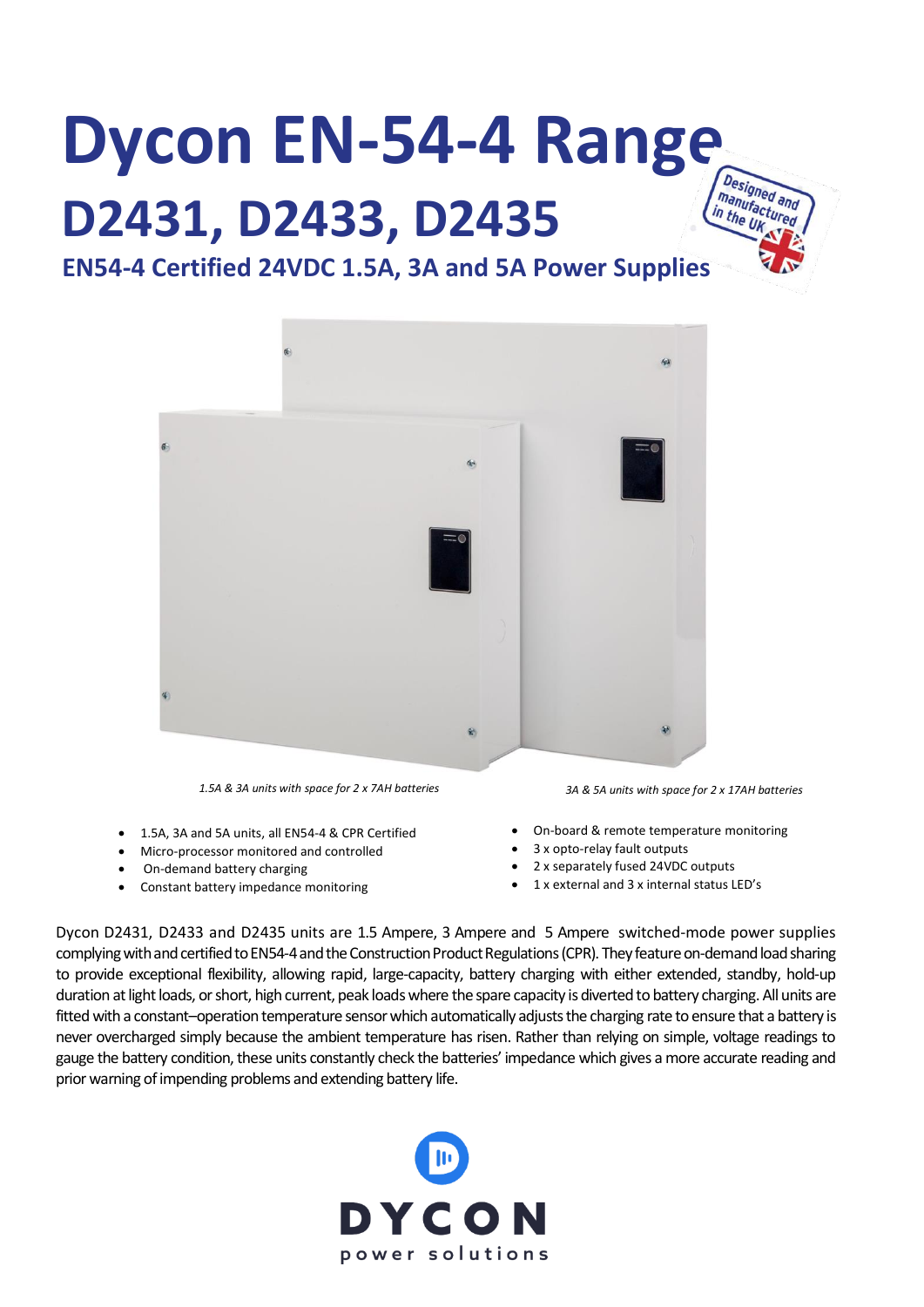## **Not all EN54-4 Power Supplies are the same!**



#### **Dycon's EN54 has unique features that improve performance and reliability**

A fire alarm system power supply needs to be robust to ensure the safe continuity of fire detection. Dycon's EN54 range has additional performance features built-in that most other makes fail to provide. These will ensure that not only does the unit provide reliable power when needed, but also so continuously monitors total performance, even regularly checking batteries' performance to ensure that it will operate correctly even if the mains power is lost

#### **Main Features**

The Dycon EN54-4 range consists of 5 Amp, 3 Amp and 1.5 Amp devices, providing a nominal 27VDC with two separate 12V lead-acid batteries for standby operation when AC power is lost.

The power supplies all share the following features:

- **Microprocessor controlled operation and protection**
- **On-demand battery charging and load output current sharing**
- **Battery impedance monitoring**
- **Automatic output reconnection after short circuit fault**
- **No user-serviceable fuses, outputs protected by electronic E-fuses**
- **Two independent, electronically fused, switched outputs**
- **Three opto-relay fault outputs for AC Power Fail, Battery Fault, PSU Fault**
- **Four status LED's; I x external and visible, 3 x inside the housing, visible on removing the lid**
- **Over-voltage output protection**
- **Battery-free option can be selected by a jumper.** *Note : Using this jumper to disable the battery monitoring when a battery is fitted will create an EN54-4 non-compliance.*
- **On-board or remote temperature sensing (jumper selectable) with optional remote sensor**
- **UK-manufactured electronics and steel housings**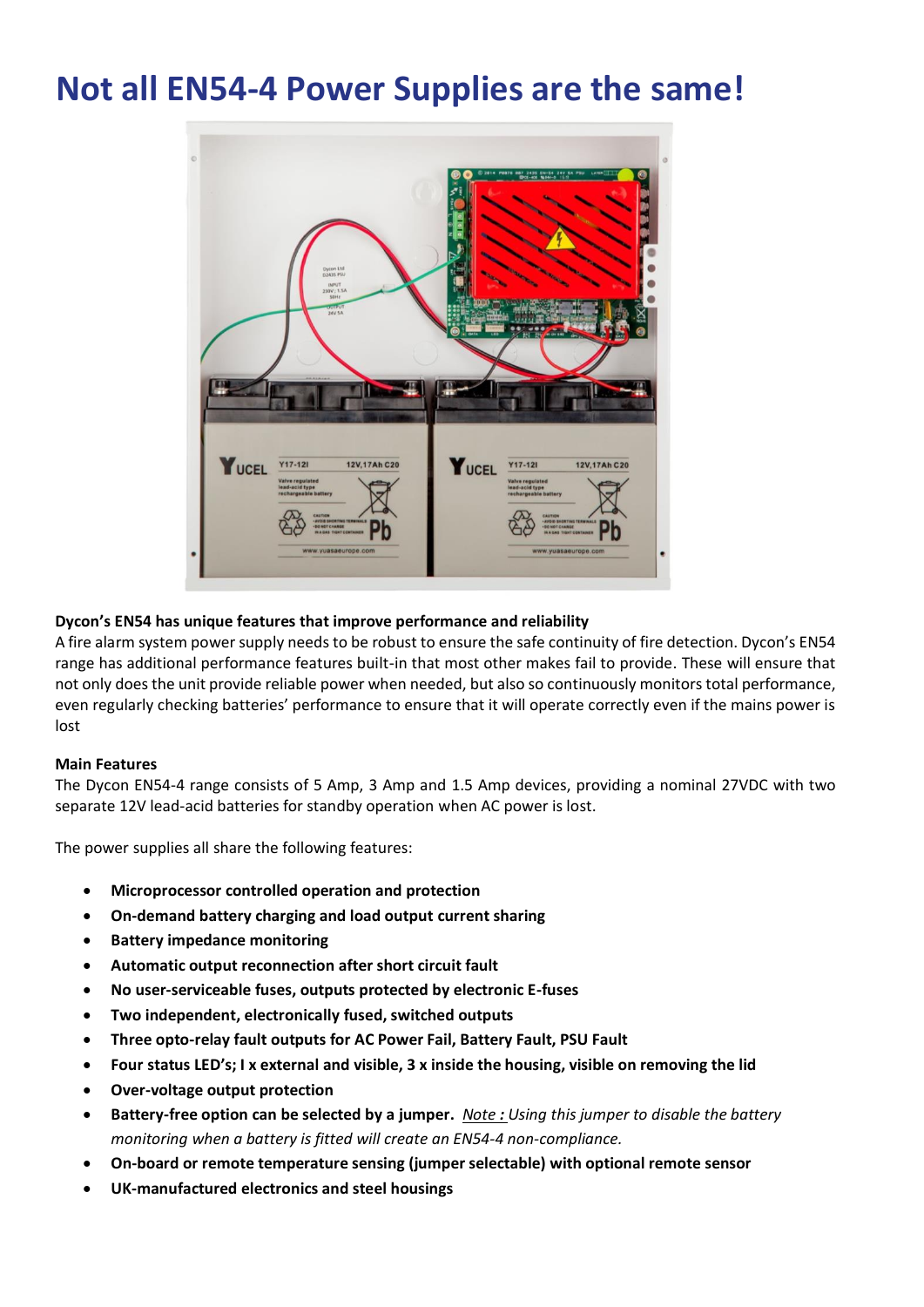

*Larger systems require more power, D2433-17 (3A) and D2435 (5A) units), both have ample space for 2 x 12VDC 17Ah batteries* 

#### **Four units cover most EN54-4 system requirements, and all have the following benefits -**

#### **On-demand load sharing capability**

This feature runs automatically and continuously giving the power supply exceptional flexibility. It allows rapid, large capacity battery charging with either extended standby hold-up duration at light loads, or short high current peak loads where spare output capacity is diverted to battery charging.

#### **Each battery is connected separately, why?**

Most systems use 2 x 12VDC batteries connected in series to provide the 24VDC needed to drive a fire system, this means that the only way to check each individual battery's performance is to disconnect it from the system. Dycon's EN54-4 units connect each battery separately, then seamlessly combine the 2 x 12VDC outputs into 24VDC, enabling the unit to constantly measure each individual battery's performance and report any problems individually.

#### **Battery impedance monitoring**

The weakest part of a conventional power supply is its batteries. Currently, most systems rely on battery voltage measurement which cannot predict, accurately, if there is a problem until it is too late. Dycon's EN54-4 units constantly measure the impedance of each battery and can flag up deterioration outside certain parameters.



*Ideal for the smaller system, D2431-7 (1.5A) and D2433-7 (3A) units, both have space for 2 x 12VDC 7 or 8Ah batteries, requirements*

#### **Constant ambient temperature monitoring to control the battery charging rate**

Battery charging at too high an ambient temperature will dramatically shorten its life! Dycon's EN54 range has on-board sensors to automatically adjust the charging rate depending on the temperature. For difficult environments, a remote temperature sensor is also available, this has a 250mm cable enabling it to be fitted, quickly, in a suitable place.

#### **Integral data connection to simplify system integration and reporting**

Available to OEM customers. This information can include the current operational status of the unit including output voltage, current, battery charge rates/ voltages, battery impedance, and ambient temperature. *Contact Dycon Sales for more details.*

#### **Take action before an issue becomes a problem**

The features shown above continuously monitor the performance of a Dycon EN54-4 power supply and deal with potential problems before they become expensive emergency call-outs; why wait until a problem happens? Shouldn't all systems have the same safeguards as Dycon units?